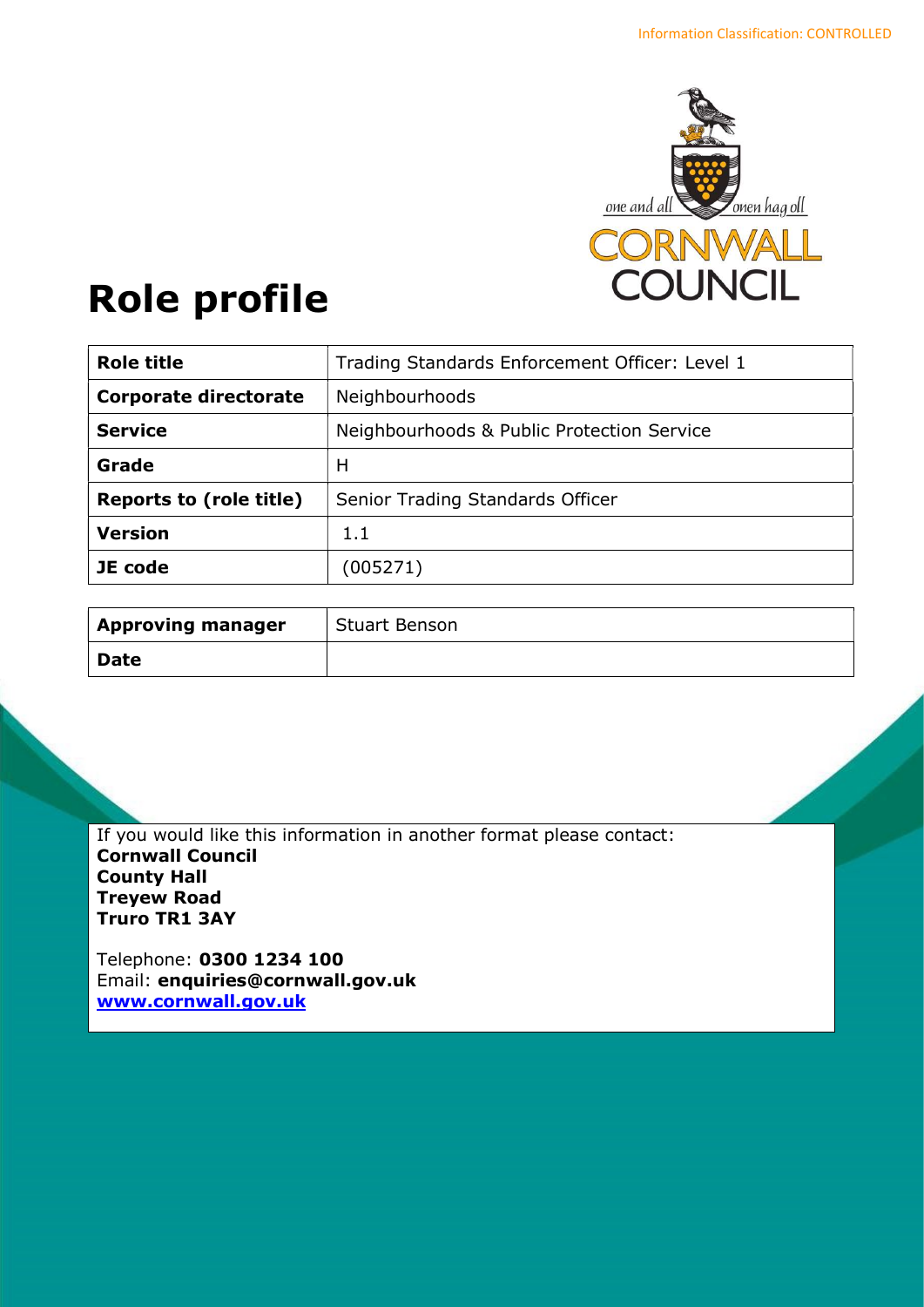## Role purpose

The role holder will deliver a range of business support and consumer protection regulatory interventions including inspection; audit; advice; sampling; investigation of complaints and formal enforcement action including service of statutory notices and submission of case reports for prosecution for which the Neighbourhoods & Public Protection Service has responsibility. (Environmental Health, Licensing, Port Health, Trading Standards)

The role holder will contribute to the efforts to protect the health and economic wellbeing of the public and support legitimate businesses through advice, education, regulation, enforcement activities and effective partnering arrangements.

#### The role holder will be expected to manage their own caseload in conjunction with their Senior Officer and will deliver solutions to issues in consultation with their Senior Officer and/or Team Manager.

The role holder will contribute effectively to the achievement of Service objectives and performance targets within the Trading Standards service and to the wider vision and priorities of Cornwall Council.

## **Dimensions**

## Annual financial accountability

Financial implications: Under supervision - Seizure of goods and records, service of improvement notices, other enforcement actions having an impact on the business, etc.

Investigation of offences carrying sentences including unlimited fines and/or 10 year imprisonment.

#### Management accountability

Supervision of Trading Standards Volunteers (including 'test purchase' volunteers) and work experience students.

# Accountabilities

Cornwall Council is a dynamic organisation and the particular duties and accountabilities may vary from time to time without changing the general character of the role or the level of responsibility entailed. Individual objectives will be agreed via the PDS appraisal process

- 1. Conduct investigations into alleged criminal offences, breaches, unfair trading practices and unsafe working practices, including;
	- Confronting and challenging alleged offenders/traders.
	- Conducting formal interviews of alleged offenders at Police Stations, Public Protection offices or on trade premises.
	- Obtaining witness evidence including from technical/expert witnesses.
	- Seizing goods and documents by virtue of search warrants or statutory powers.
	- Preparation of legal case files for consideration by Senior Managers and Legal Services.
	- Giving evidence in Court (Magistrates and Crown Courts).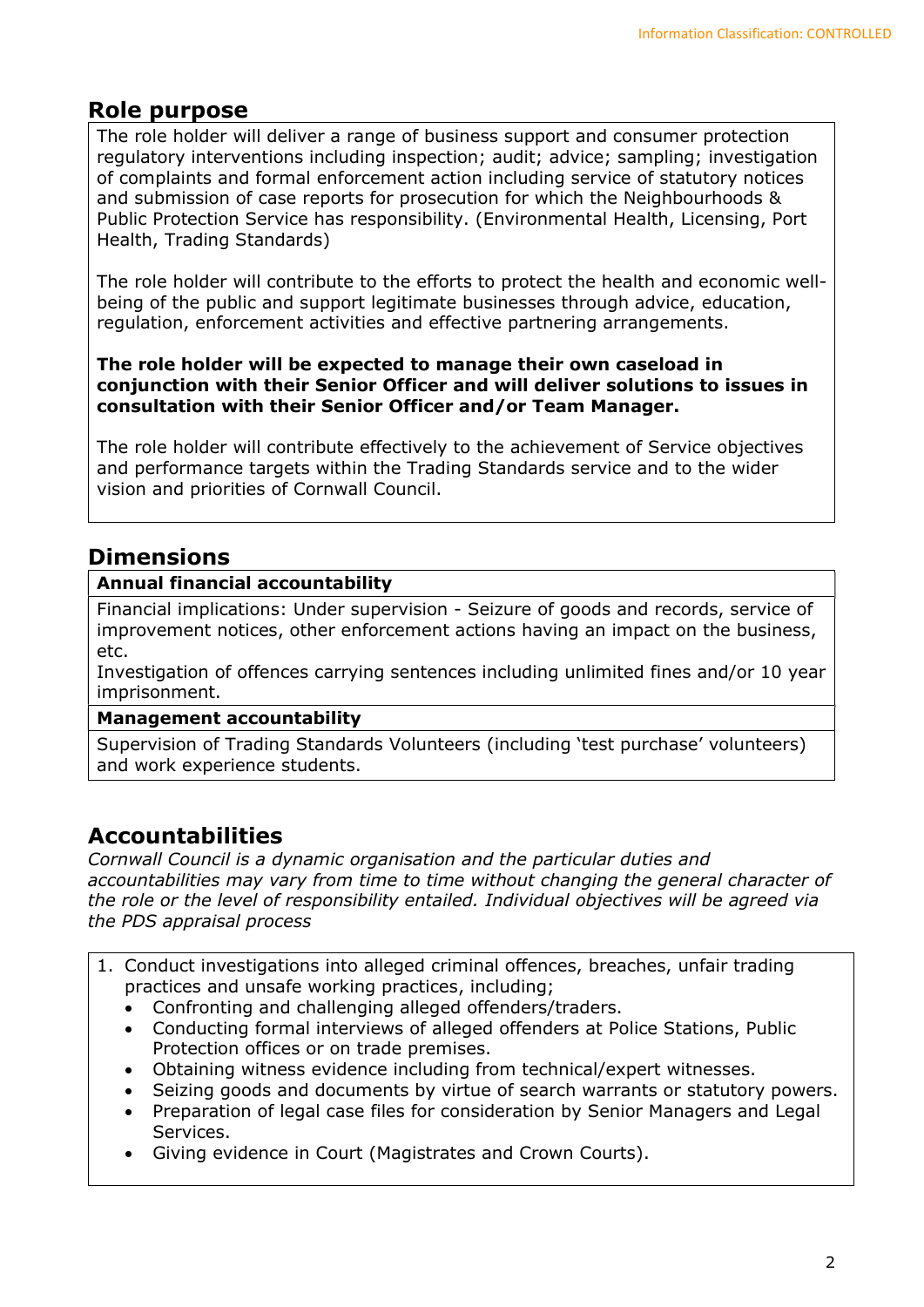2. Conduct programmed and reactive inspections of local businesses, business premises, vessels and vehicles to ensure compliance with Trading Standards legislation, including;

- Sampling and testing of products and services.
- Assessing products, services and business practices for compliance with legislation and associated codes and standards.
- Assessing premises and working practices for compliance with legislation and associated codes and standards.
- Making judgements as to appropriate courses of action where non-compliances are detected.

3. Provide legal and best practice advice to businesses in writing, by phone and in person to assist compliance with Trading Standards legislation.

4. Provide legal and practical advice to members of the public to enable them to resolve disputes with local businesses or to take appropriate alternative actions.

5. Undertake research into relevant consumer protection and/or business and industry related issues to inform future activity.

6. To provide practical assistance to other officers in the course of their duties.

7. Maintain professional competence through continual professional and personal development activities.

## Corporate accountabilities

## Information security and governance

Manage information in line with the Council's policies, procedures and guidance on subjects such as Data Protection, Freedom of Information, confidentiality, information security and sharing, the information lifecycle and data quality, to ensure compliance and efficient and effective information governance

## Safeguarding

Maintain awareness of Council policies and practices regarding the safeguarding of children, young people and/ or adults who may be at risk. Report concerns/ allegations in accordance with corporate guidance and procedures

## Equality & Diversity

Work to eliminate unlawful discrimination, harassment and victimisation and report incidents as they occur. Treat everyone with dignity and respect and ensure individual's needs are met. Challenge inappropriate behaviour and language constructively, advising on alternatives so the opportunity for change can be considered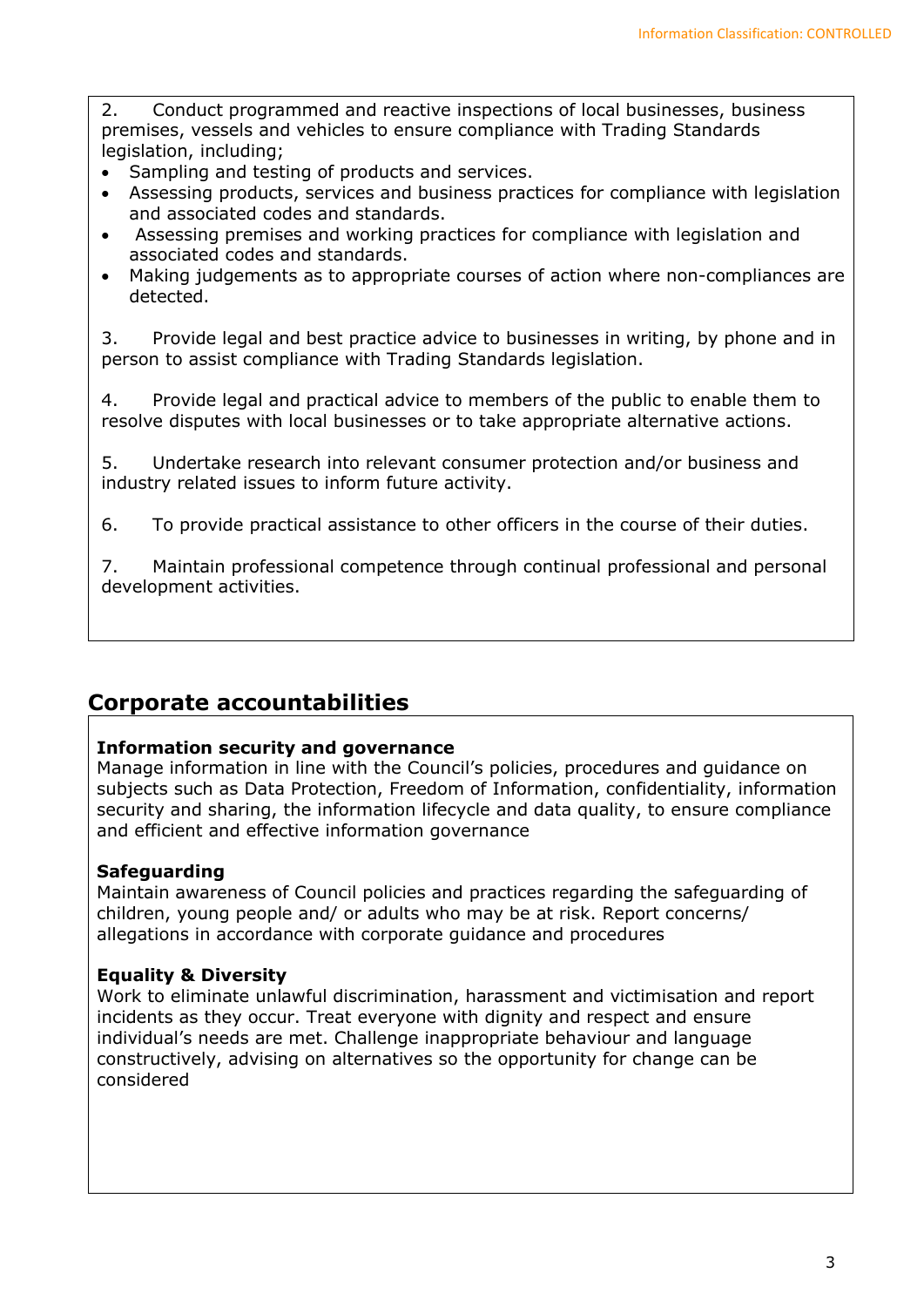## Key objectives

The post holder will be expected to undertake duties principally relating to:

#### Fair Trading

- Regulating the motor trade
- Tackling doorstep crime and scams
- Preventing illegal sales of tobacco and alcohol/ protecting children from illegal underage sales
- Tackling the production and sale of counterfeit products.
- Promoting fair and legal business practices

#### Quality Standards & Animal Health

- Animal health and welfare on farms
- Animal by-products and animal-human disease control
- Food and feed hygiene on farms and food quality standards
- Ensuring consumer product safety
- Weights and measures

#### The role holder will also be expected to support and promote the commercial activities of the Public Protection Service, including;

- Business accreditation schemes (Buy with Confidence, Made in Cornwall, etc).
- Assured business advice services.
- Training and development for businesses and their staff.
- Primary Authority arrangements.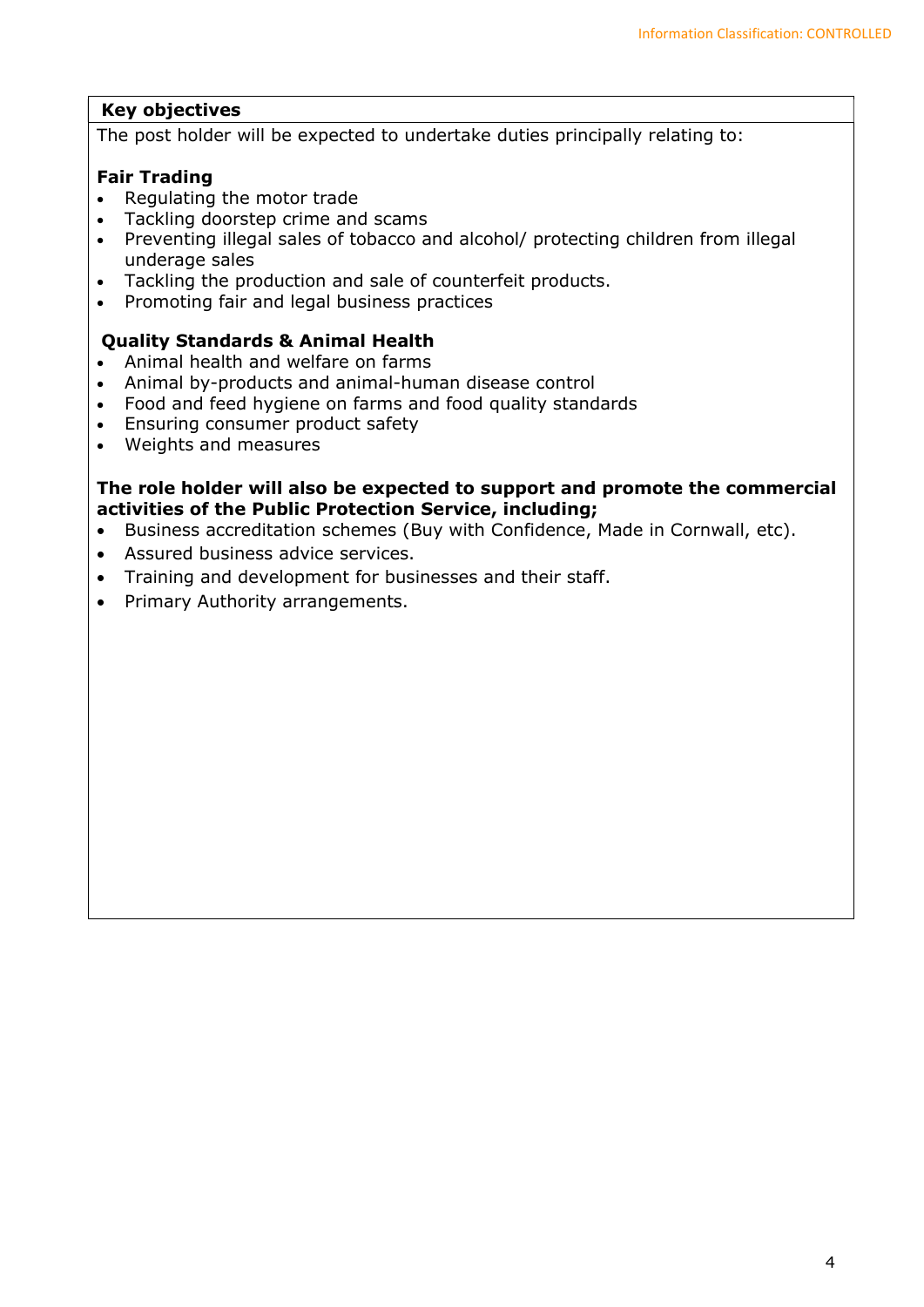# Competencies and other requirements

We use the following criteria below to assess your suitability for the role; please refer to the recruitment & selection column to establish at which stage the criteria are assessed. Requirements assessed at the 'Application' stage represent the minimum essential requirement for shortlisting purposes

| <b>Behaviours</b>                                                                                                                                                                                                                                                                                                                                                                                                                                                                                                                                                                                                                                                                                                                                                                            | <b>Recruitment and</b><br>selection |
|----------------------------------------------------------------------------------------------------------------------------------------------------------------------------------------------------------------------------------------------------------------------------------------------------------------------------------------------------------------------------------------------------------------------------------------------------------------------------------------------------------------------------------------------------------------------------------------------------------------------------------------------------------------------------------------------------------------------------------------------------------------------------------------------|-------------------------------------|
| <b>Working together</b><br>You understand and focus on customer needs and work well with<br>colleagues and partners<br>• You understand and are attentive to the needs of your<br>customers<br>You listen to the views of others and seek them out<br>You support and show consideration for others<br>You work well with colleagues and partners and<br>$\bullet$<br>acknowledge the different ideas, perspectives and<br>backgrounds of others<br>You are committed to the protection and safeguarding of<br>$\bullet$<br>children, young people and vulnerable adults<br>You share information and expertise with others<br>$\bullet$<br>You are honest, you respect and you build relationships of<br>trust<br>You share your achievements and acknowledge the<br>achievements of others | Interview.                          |
| <b>Personal responsibility</b><br>You take responsibility for your work, your environment and your<br>development<br>• You are trustworthy and reliable<br>You pay attention to your own health, safety and wellbeing<br>$\bullet$<br>and that of others<br>You acknowledge errors, report them as appropriate and<br>$\bullet$<br>play your part in addressing them<br>You appropriately challenge unhelpful behaviour<br>$\bullet$<br>You seek feedback and review your own contribution<br>$\bullet$<br>You are open to change and improvement<br>You take responsibility for your development<br>You are enthusiastic about and take pride in your work<br>$\bullet$                                                                                                                     | Interview.                          |
| <b>Resourceful</b><br>You apply expertise, solve problems and make improvements to<br>deliver good customer outcomes<br>• You plan and organise your work and manage your time<br>effectively<br>You gather relevant information, analyse it and make timely<br>$\bullet$<br>informed decisions in the course of your work<br>You are flexible and adaptable<br>You respond constructively to change<br>You demonstrate financial awareness relevant to the job<br>you do<br>You use your initiative and are creative in problem solving<br>You deliver results and manage customer expectations                                                                                                                                                                                             | Interview.                          |